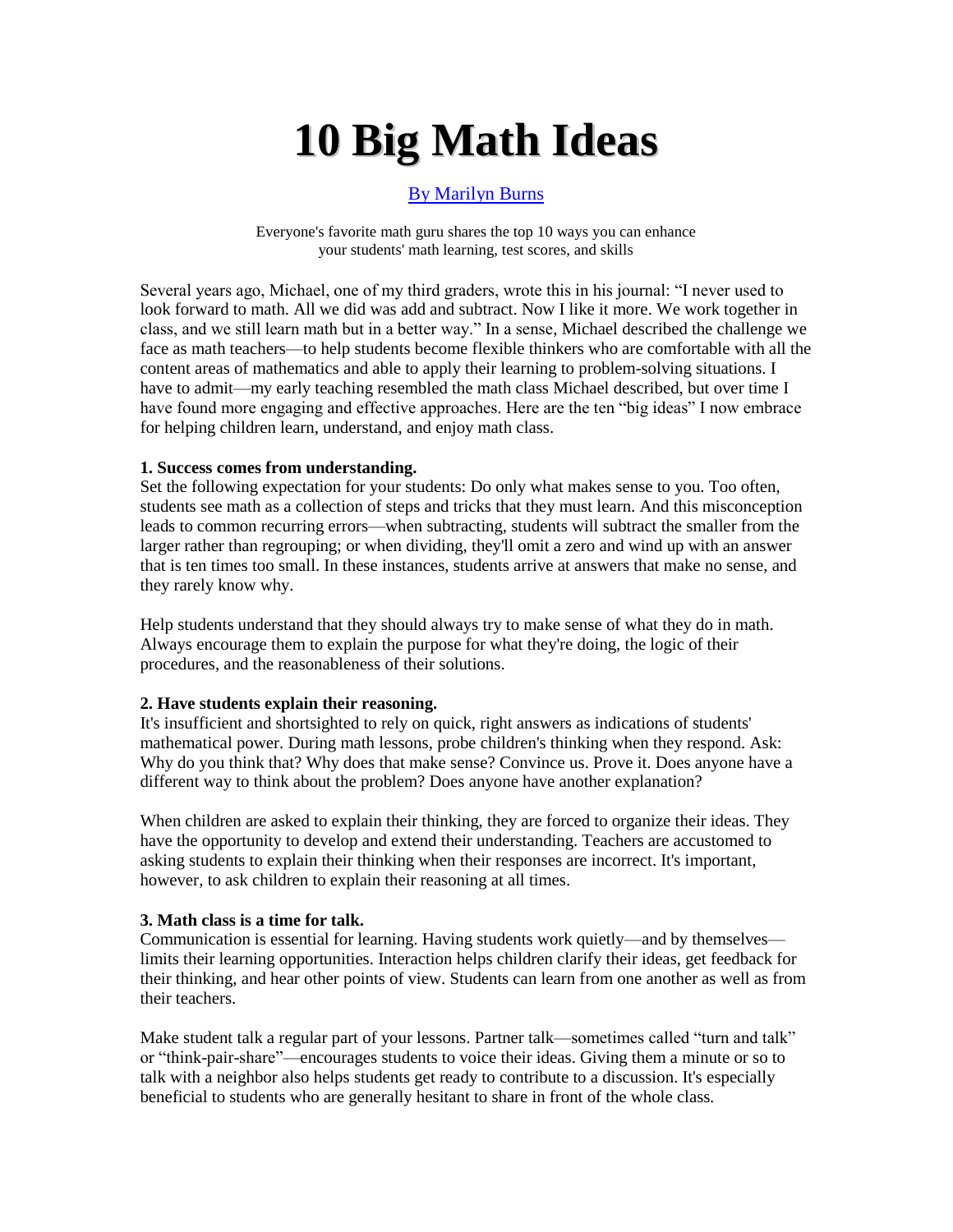## **4. Make writing a part of math learning.**

Communication in math class should include writing as well as talking. In his book *Writing to Learn* (Harper, 1993), William Zinsser states: "Writing is how we think our way into a subject and make it our own." When children write in math class, they have to revisit their thinking and reflect on their ideas. And student writing gives teachers a way to assess how their students are thinking and what they understand.

Writing in math class best extends from children's talking. When partner talk, small-group interaction, or a whole-class discussion precedes a writing assignment, students have a chance to formulate their ideas before they're expected to write. Vary writing assignments. At the end of a lesson, students can write in their math journals or logs about what they learned and what questions they have. Or ask them to write about a particular math idea—"what I know about multiplication so far," or "what happens to the sums and products when adding even and odd numbers." When solving a problem, encourage students to record how they reasoned. Writing prompts on the board can help students get started writing. For example: Today I learned ..., I am still not sure about ..., I think the answer is ..., I think this because....

## **5. Present math activities in contexts.**

Real-world contexts can give students access to otherwise abstract mathematical ideas. Contexts stimulate student interest and provides a purpose for learning. When connected to situations, mathematics comes alive. Contexts can draw on real-world examples. For example, ask students to figure out what you might have bought and how much it cost if, after paying for it, you received \$0.35 change. Or ask children to figure out how much money each of four children would get if they shared \$5.00 equally. Or ask a group of children to estimate and then figure out how many raisins each of them would get if they shared a snack-size box.

Contexts can also be created from imaginary situations, and children's books are ideal starting points for classroom math lessons. After reading Eric Carle's *Rooster's Off to See the World* (Simon & Schuster, 1991), for example, ask children if they can figure out how many animals went traveling. Or ask children to follow the calculations in Judith Viorst's *Alexander, Who Used to Be Rich Last Sunday* (Simon & Schuster, 1978), and figure out how Alexander spent his money. For a ready-to-use, literature-linked math lesson, see "A Step-by-Step Lesson with Marilyn Burns," above.

## **6. Support learning with manipulatives.**

Manipulative materials help make abstract mathematical ideas concrete. They give children the chance to grab onto mathematics ideas, turn them around, and view them in different ways. Manipulative materials can serve in several ways—to introduce concepts, to pose problems, and to use as tools to figure out solutions. It's important that manipulatives are not relegated to the early grades but are also available to older students.

For teachers just getting started using manipulatives, classroom staples should include at least 400 color tiles (1" square tiles in four colors), three to six sets of pattern blocks (six different shapes which typically include green triangles, yellow hexagons, blue and tan parallelograms, orange squares, and red trapezoids), 500-1000 interlocking cubes (usually in 10 colors, about 3/4"), and a supply of measuring tools.

## **7. Let your students push the curriculum.**

Avoid having the curriculum push the children. Choose depth over breadth and avoid having your math program be a mile wide and an inch deep. As David Hawkins said in *The Having of*